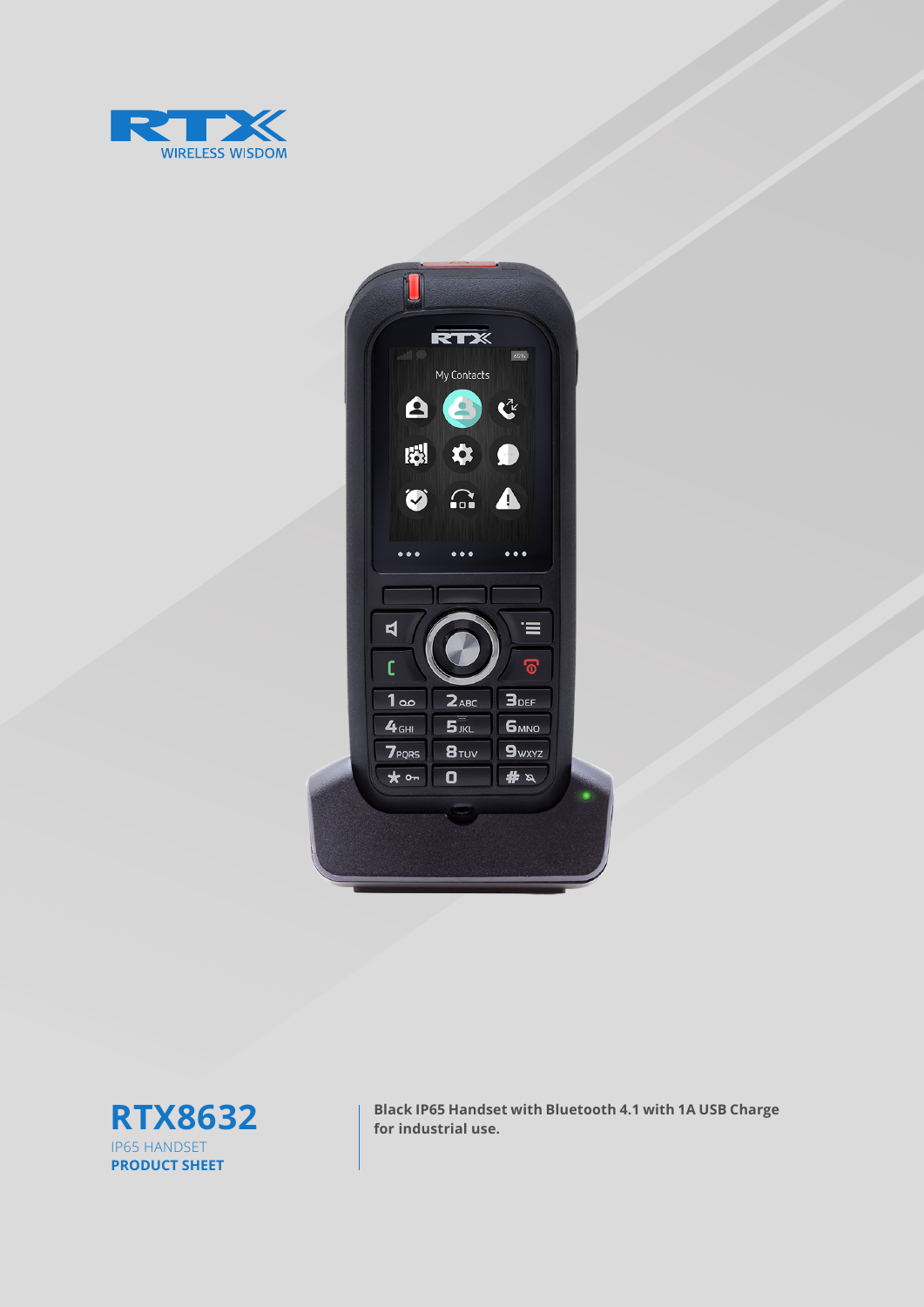# **RTX8632 IP65 HANDSET**

### FEATURES

HANDSET

- IP65 compliant
- Ruggedized design
- HD audio support (G.722)
- 2'' TFT display, 240x320
- Dedicated Alarm key on handset top
- Bluetooth LE interface (for positioning)
- Firmware upgradable over-the-air
- Single SKU for WorldWide deployment
- Noise Reduction

#### CHARGER

• 1A USB Charger



*Figure 1: RTX8632 handset in charger*

### **TECHNICAL SPECIFICATIONS**

| <b>AUDIO</b>           | · G722 codec for HD audio<br>. G726 codec for narrow band audio<br>• HD audio speakerphone<br>• HAC compliant<br>• Speakers insensitive to metal swarf<br>· Noise Reduction |
|------------------------|-----------------------------------------------------------------------------------------------------------------------------------------------------------------------------|
| <b>DISPLAY</b>         | · 2" 240 x 320 pixels 64k TFT display<br>* 3 colour MWI LED<br>· min. 20 languages supported                                                                                |
| <b>KEYPAD</b>          | * 28 keys total including 5-way navi-key<br>* 3 soft keys, 3 side keys<br>• 1 alarm key on top<br>• ON- and OFF-hook keys                                                   |
| <b>HEADSET OPTIONS</b> | . 3.5mm wired headset<br>Bluetooth<br>٠                                                                                                                                     |
| <b>RINGER</b>          | · 20 polyphonic melodies, 6 levels<br>• Volume control, Silent ringer<br>· Alerting volume, adjustable (low battery, low coverage)<br>• Vibrator                            |